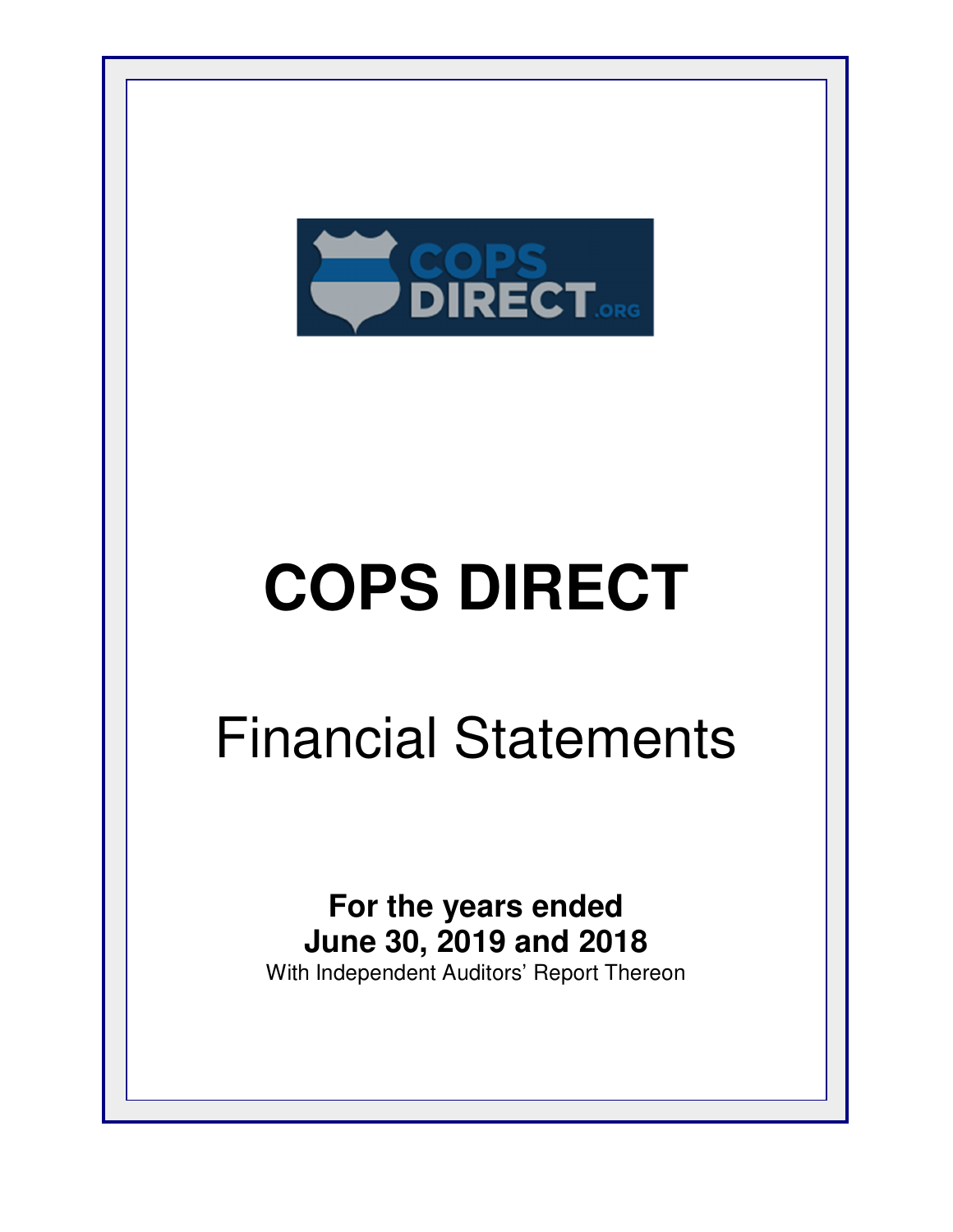**(A California Not-for-Profit Corporation)** 

## **Contents**

|                                                    | Page     |
|----------------------------------------------------|----------|
| <b>Independent Auditor's Report</b>                |          |
| <b>Audited Financial Statements:</b>               |          |
| <b>Statements of Financial Position</b>            | 2        |
| Statements of Activities and Changes in Net Assets | 3        |
| <b>Statements of Cash Flows</b>                    | 4        |
| <b>Statements of Functional Expenses</b>           | 5        |
| Notes to Financial Statements                      | $6 - 11$ |

#### **Cops Direct**

2400 Camino Ramon, Suite 105 San Ramon, California 94583 800-705-2677 General Inquiries: support@troopsdirect.org Web Site Address: www.troopsdirect.org

**Information**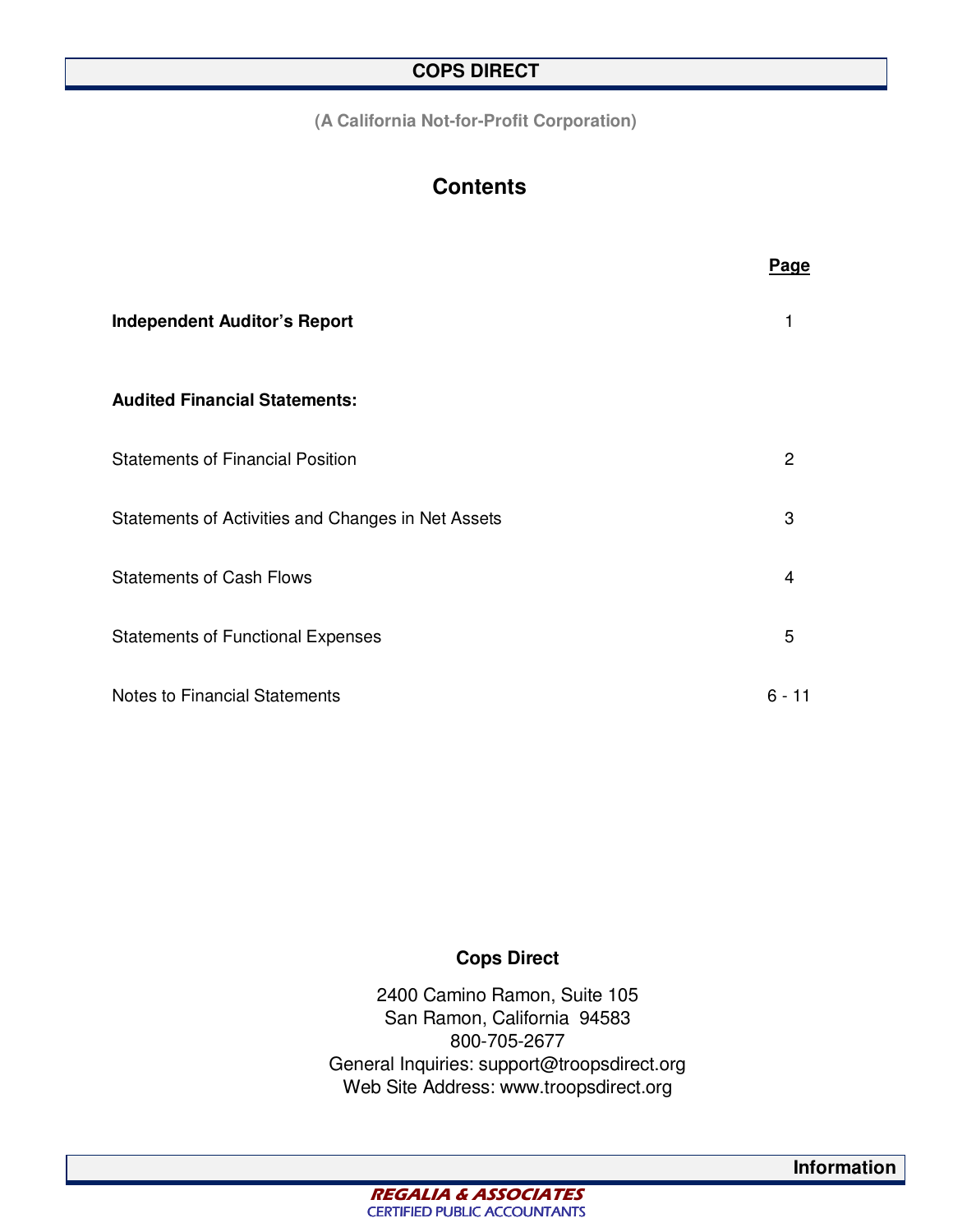

CERTIFIED PUBLIC ACCOUNTANTS 103 TOWN & COUNTRY DRIVE, SUITE K, DANVILLE, CALIFORNIA 94526 **DANA CHAVARRIA, CPA DOUGLAS REGALIA, CPA LISA PARKER, CPA [inactive] TRICIA WILSON JEANNINE REGALIA, CPA VALERIE REGALIA. CPA LISA CLOVEN, CPA WENDY THOMAS, CPA JENNY SO, CPA SUSAN REGALIA, CPA JENNIFER JENSEN RACHEL BERGER, CPA** OFFICE: 925.314.0390 **WEB: WWW.MRCPA.COM** 

#### **INDEPENDENT AUDITORS' REPORT**

#### **The Board of Directors Cops Direct**

We have audited the accompanying financial statements of Cops Direct (a California nonprofit organization) which comprise the statements of financial position as of June 30, 2019 and 2018, and the related statements of activities and changes in net assets, cash flows and functional expenses for the years then ended, and the related notes to the financial statements.

#### **Management's Responsibility for the Financial Statements**

Management is responsible for the preparation and fair presentation of these financial statements in accordance with accounting principles generally accepted in the United States of America; this includes the design, implementation, and maintenance of internal control relevant to the preparation and fair presentation of financial statements that are free from material misstatement, whether due to fraud or error.

#### **Auditor's Responsibility**

Our responsibility is to express an opinion on these financial statements based on our audits. We conducted our audits in accordance with auditing standards generally accepted in the United States of America. Those standards require that we plan and perform the audits to obtain reasonable assurance about whether the financial statements are free from material misstatement.

An audit involves performing procedures to obtain audit evidence about the amounts and disclosures in the financial statements. The procedures selected depend on the auditor's judgment, including the assessment of the risks of material misstatement of the financial statements, whether due to fraud or error. In making those risk assessments, the auditor considers internal control relevant to the entity's preparation and fair presentation of the financial statements in order to design audit procedures that are appropriate in the circumstances, but not for the purpose of expressing an opinion on the effectiveness of the entity's internal control. Accordingly, we express no such opinion. An audit also includes evaluating the appropriateness of accounting policies used and the reasonableness of significant accounting estimates made by management, as well as evaluating the overall presentation of the financial statements.

We believe that the audit evidence we have obtained is sufficient and appropriate to provide a basis for our audit opinion.

#### **Opinion**

In our opinion, the financial statements referred to above present fairly, in all material respects, the financial position of Cops Direct as of June 30, 2019 and 2018, and the changes in its net assets and its cash flows for the years then ended in accordance with accounting principles generally accepted in the United States of America.

Regalia & Associates

**May 12, 2020 Danville, California** 

**Page 1**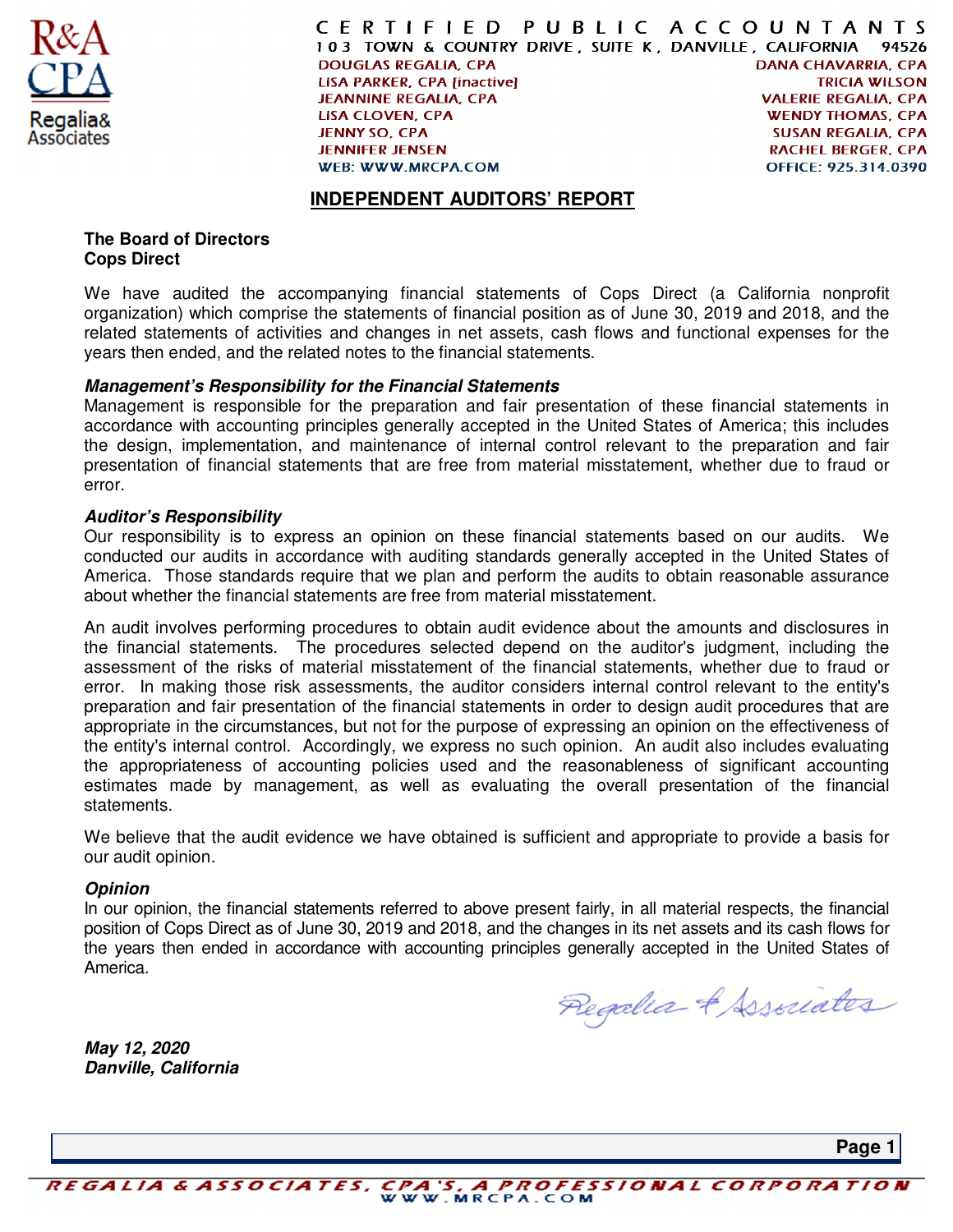## **Statements of Financial Position June 30, 2019 and 2018**

#### **ASSETS**

|                           | 2019          | 2018 |        |
|---------------------------|---------------|------|--------|
| Current assets:           |               |      |        |
| Cash and cash equivalents | \$<br>92,951  | \$   | 18,129 |
| Prepaid expenses          | 57,772        |      |        |
| Deposits and other assets | 5,454         |      |        |
| Total current assets      | 156,177       |      | 18,129 |
|                           |               |      |        |
|                           | \$<br>156,177 | \$   | 18,129 |
|                           |               |      |        |

#### **LIABILITIES AND NET ASSETS**

| <b>Current liabilities:</b>              |                  |              |
|------------------------------------------|------------------|--------------|
| Accounts payable and accrued liabilities | \$<br>116,035 \$ | 64,530       |
| <b>Total current liabilities</b>         | 116,035          | 64,530       |
|                                          |                  |              |
| Net assets:                              |                  |              |
| Without donor restrictions               | 40,142           | (46, 401)    |
| Total net assets                         | 40,142           | (46, 401)    |
|                                          |                  |              |
|                                          | \$<br>156,177    | \$<br>18,129 |

**See accompanying auditor's report and notes to financial statements Page 2**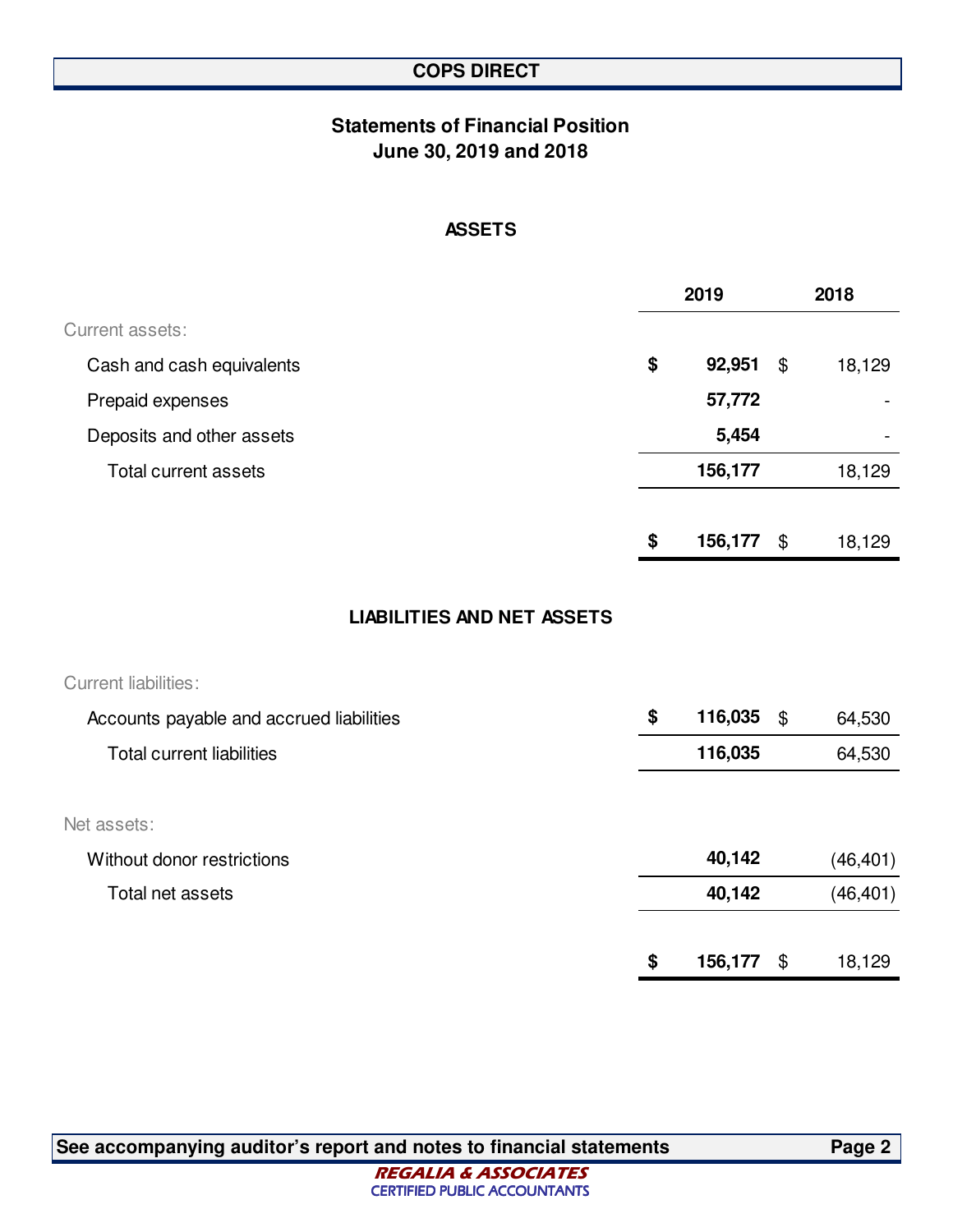## **Statements of Activities and Changes in Net Assets Years Ended June 30, 2019 and 2018**

|                                             | 2019            |                            | 2018      |
|---------------------------------------------|-----------------|----------------------------|-----------|
| Changes in net assets without restrictions: |                 |                            |           |
| Contributions and revenue:                  |                 |                            |           |
| Contributions                               | \$<br>1,058,755 | $\boldsymbol{\mathcal{F}}$ | 914,798   |
| List royalty revenue                        | 12,495          |                            |           |
| Total contributions and revenue:            | 1,071,250       |                            | 914,798   |
|                                             |                 |                            |           |
| Expenses:                                   |                 |                            |           |
| Program services                            | 554,769         |                            | 605,420   |
| General and administrative                  | 67,257          |                            | 17,441    |
| Fundraising                                 | 362,681         |                            | 263,827   |
| <b>Total expenses</b>                       | 984,707         |                            | 886,688   |
|                                             |                 |                            |           |
| Increase in net assets                      | 86,543          |                            | 28,110    |
| Net deficit at beginning of year            | (46, 401)       |                            | (74, 511) |
| Net assets (deficit) at end of year         | \$<br>40,142    | \$                         | (46, 401) |

**See accompanying auditor's report and notes to financial statements Page 3**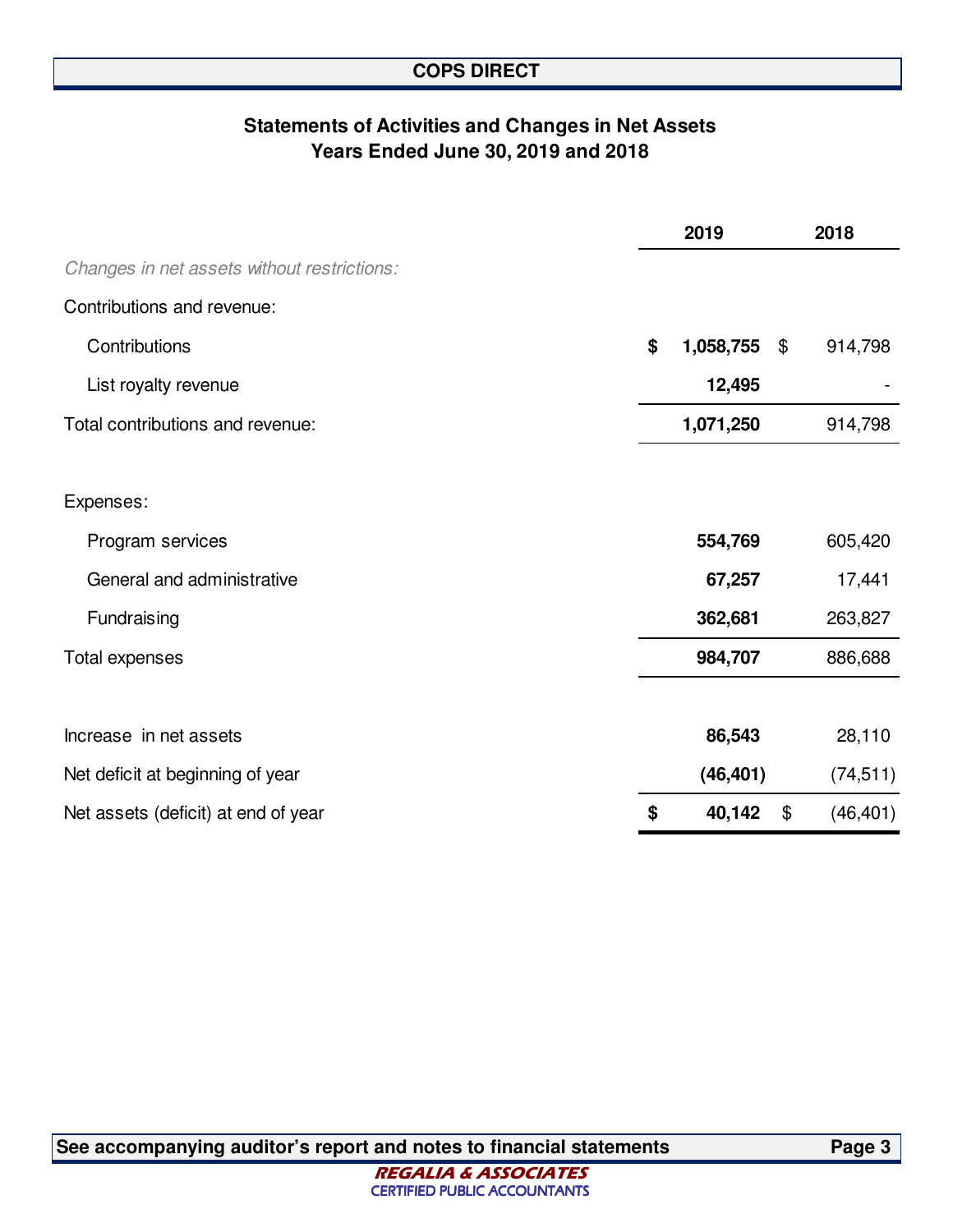## **Statements of Cash Flows Years Ended June 30, 2019 and 2018**

|                                                | 2019               | 2018      |  |
|------------------------------------------------|--------------------|-----------|--|
| <b>Operating activities:</b>                   |                    |           |  |
| Increase in net assets                         | \$<br>86,543 \$    | 28,110    |  |
| Adjustments to reconcile to cash provided by   |                    |           |  |
| operating activities:                          |                    |           |  |
| Changes in:                                    |                    |           |  |
| Prepaid expenses                               | (57, 772)          |           |  |
| Deposits and other assets                      | (5, 454)           |           |  |
| Accounts payable and accrued liabilities       | 51,505             | (21, 203) |  |
|                                                |                    |           |  |
| Cash provided by operating activities          | 74,822             | 6,907     |  |
|                                                |                    |           |  |
| Increase in cash and cash equivalents          | 74,822             | 6,907     |  |
| Cash and cash equivalents at beginning of year | 18,129             | 11,222    |  |
|                                                |                    |           |  |
| Cash and cash equivalents at end of year       | \$<br>92,951<br>\$ | 18,129    |  |
|                                                |                    |           |  |
| Additional cash flow information:              |                    |           |  |
| State taxes paid                               | \$<br>75 \$        | 75        |  |
|                                                |                    |           |  |
| Interest paid                                  | \$<br>\$           |           |  |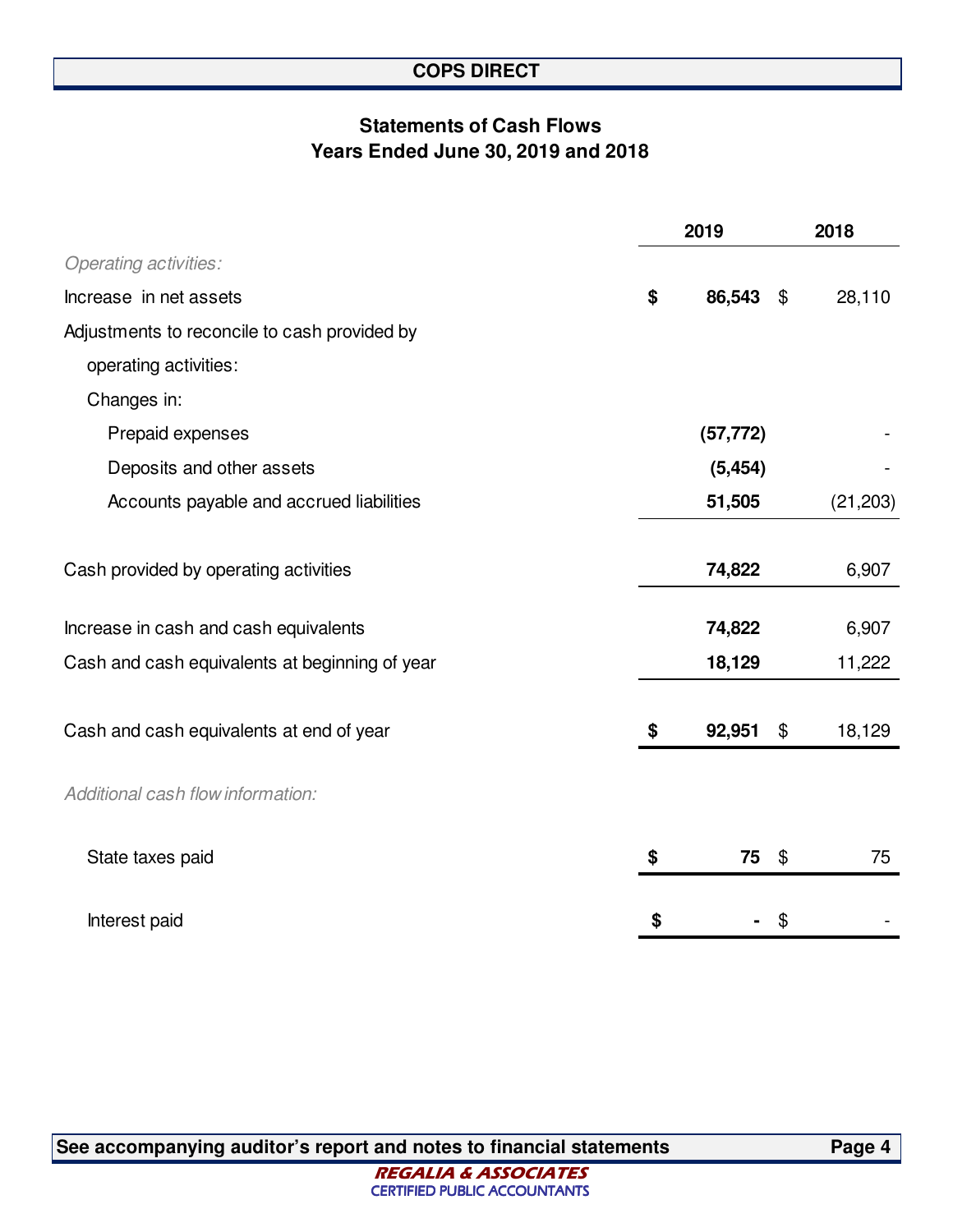#### **Statements of Functional ExpensesYears Ended June 30, 2019 and 2018**

|                                         |                                | General      |               | <b>Totals</b> |                        | General                  |              | <b>Totals</b> |
|-----------------------------------------|--------------------------------|--------------|---------------|---------------|------------------------|--------------------------|--------------|---------------|
|                                         | Program                        | and Admin-   | Fund-         | June          | Program                | and Admin-               | Fund-        | June          |
|                                         | <b>Services</b>                | istrative    | raising       | 30, 2019      | Services               | istrative                | raising      | 30, 2018      |
| Direct mail-bookkeeping fees            | \$<br>$\overline{\phantom{0}}$ | 8,838<br>\$  | \$            | 8,838<br>\$   | $\sqrt[6]{2}$<br>5,526 | 780 \$<br>\$             | 195          | \$<br>6,501   |
| Direct mail-agency fees/administrative  |                                | 14,993       | 84,139        | 99,132        |                        | 13,727                   | 91,749       | 105,476       |
| Direct mail-list rental/advertising     | 17,560                         | 1,121        | 9,612         | 28,293        | 29,301                 | $\overline{\phantom{a}}$ | 8,660        | 37,961        |
| Direct mail-data processing             | 16,481                         | 1,053        | 9,022         | 26,556        | 22,324                 | $\overline{\phantom{a}}$ | 6,598        | 28,922        |
| Direct mail-postage and mailhouse costs | 165,276                        | 10,554       | 90,468        | 266,298       | 198,577                | $\overline{\phantom{a}}$ | 58,687       | 257,264       |
| Direct mail-printing and premiums       | 295,117                        | 18,846       | 161,541       | 475,504       | 308,414                | $\overline{\phantom{a}}$ | 91,148       | 399,562       |
| Direct mail-miscellaneous costs         | 20,683                         | 922          | 7,899         | 29,504        | 20,496                 |                          | 6,057        | 26,553        |
| Dues and subscriptions                  |                                | 537          |               | 537           |                        |                          |              |               |
| Marketing and promotion                 | 6,776                          | 924          |               | 7,700         | 20,411                 | 2,882                    | 720          | 24,013        |
| Office and administration               |                                | 328          |               | 328           | 328                    | 46                       | 12           | 386           |
| Professional fees                       | $\overline{\phantom{a}}$       | 9,141        |               | 9,141         | 43                     | 6                        |              | 50            |
| Product acquisition and distribution    | 32,814                         |              |               | 32,814        |                        |                          |              |               |
| Travel                                  | 62                             |              |               | 62            |                        |                          |              |               |
|                                         |                                |              |               |               |                        |                          |              |               |
| <b>Totals</b>                           | \$<br>554,769                  | 67,257<br>\$ | 362,681<br>\$ | 984,707<br>\$ | 605,420<br>\$          | 17,441<br>\$             | 263,827<br>S | \$<br>886,688 |

**See accompanying auditor's report and notes to financial statements**

**Page 5**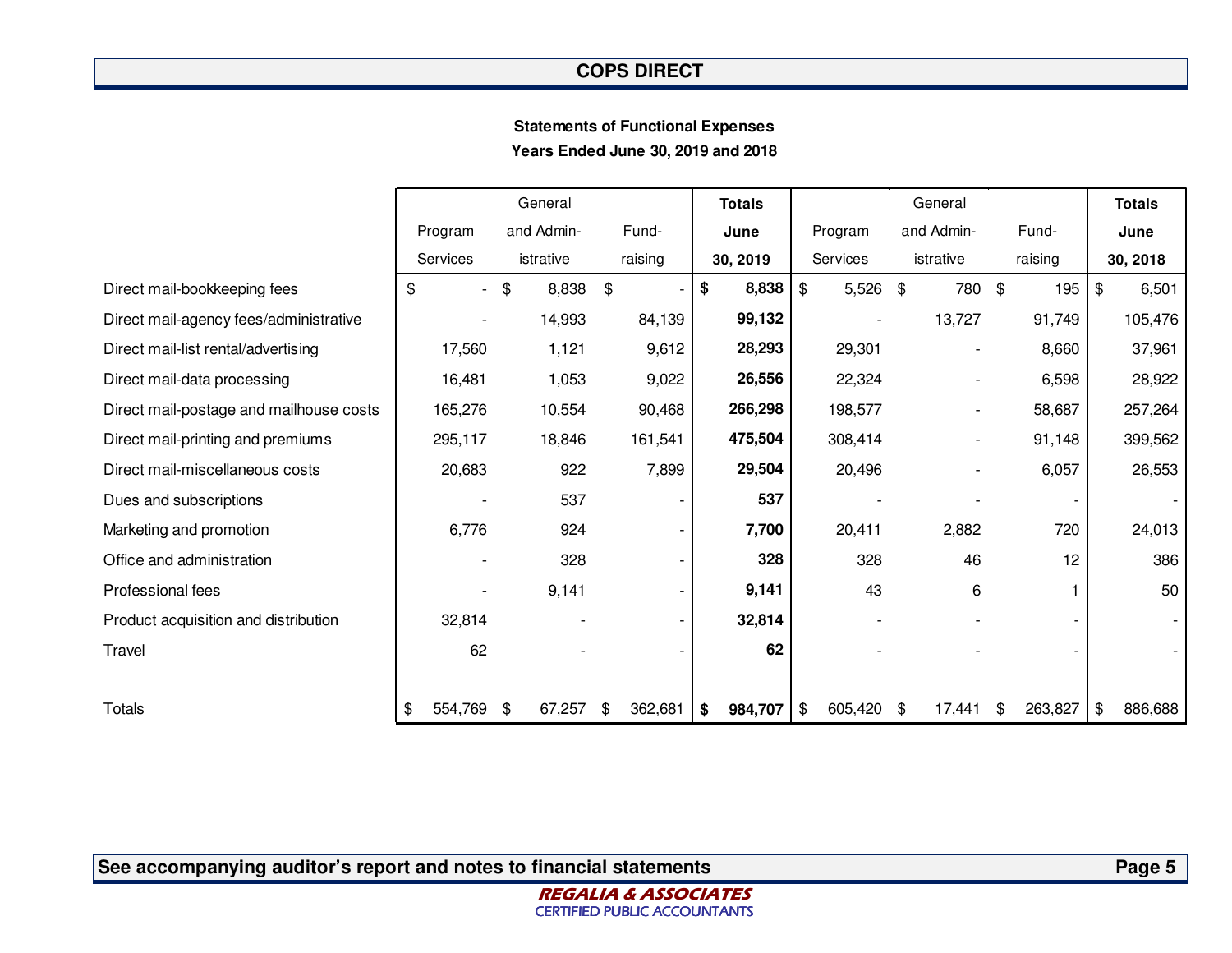#### **1. Organization**

Cops Direct was established in September 2016 as a California nonprofit public charity corporation. Cops Direct is a 501c3 not for profit organization supplying law enforcement agencies within the United States with any critically needed items or training that they cannot acquire through normal procurement practices.

 Procurement issues may stem from budgetary constraints within an agency, a lack of staffing or not enough responses to warrant a given – but still needed – acquisition. Items fall into the categories of medical, operational, tactical, communications or K9 for the conventional beat officer or specialized elements such as K9, SWAT, First Responders and Search & Rescue. This support is provided at no expense to the requesting agency.

Cops Direct support is request based only. Cops Direct uses a 'real time' support model whereby most requests can be delivered to any agency within 3-7 days. Furthermore, the real time model proves invaluable in the case of a local or regional emergency where critical support can be delivered by the next day.

#### **2. Summary of Significant Accounting Policies**

**Basis of Presentation** – The financial statements of Cops Direct have been prepared on the accrual basis of accounting in accordance with U.S. generally accepted accounting principles ("US GAAP").

**Measure of Operations** – The statement of activities reports all changes in net assets, including changes in net assets from operating and nonoperating activities. Operating activities consist of those items attributable to Cops Direct's ongoing operations which include a variety of programmatic activities. Nonoperating activities are limited to resources that generate return from interest-bearing deposits and other activities considered to be of a more unusual or nonrecurring nature.

**Cash and Cash Equivalents** – Cops Direct's cash consists of cash on deposit with banks. When applicable, cash equivalents represent money market funds or short-term investments with original maturities of three months or less from the date of purchase.

**Concentrations of Credit Risk** – Financial instruments that potentially subject Cops Direct to concentrations of credit risk consist principally of cash and cash equivalents. Cops Direct maintains its cash and cash equivalents in various bank accounts that, at times, may exceed federally insured limits. Cops Direct manages deposit concentration risk by placing cash and money market accounts with financial institutions believed to be creditworthy. To date, Cops Direct has not experienced losses in any of these accounts.

*(continued)*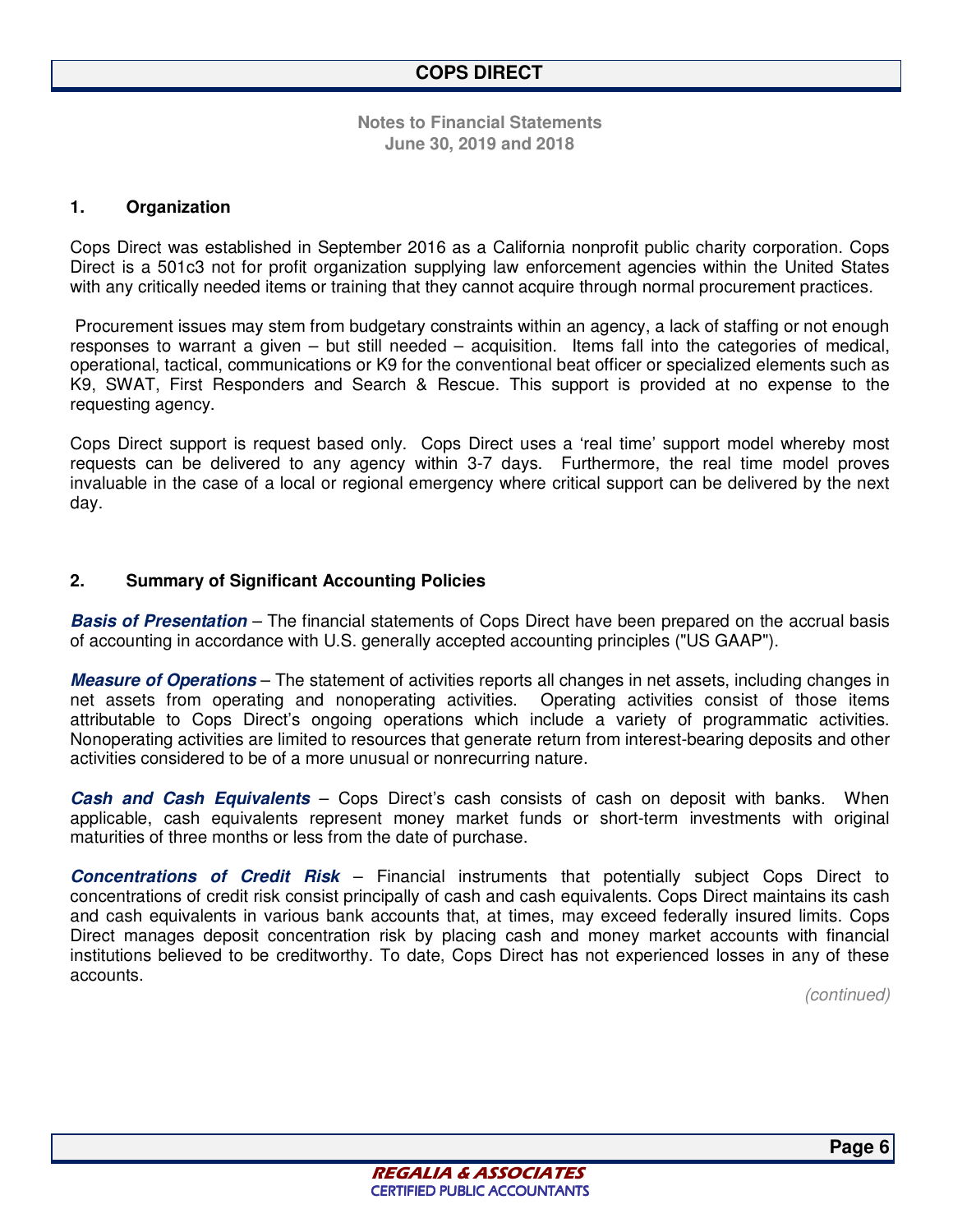#### **2. Summary of Significant Accounting Policies** *(continued)*

**Net Assets** - Net assets, revenues, gains, and losses are classified based on the existence or absence of donor or grantor-imposed restrictions. Thus, net assets and changes therein are classified and reported as follows:

#### Net Assets without Donor Restrictions

Net assets available for use in general operations and not subject to donor (or certain grantor) restrictions. The governing board has the ability to designate, from net assets without donor restrictions, net assets for an operating reserve or board-designated endowment, but it has opted not to do so as of June 30, 2019.

#### Net Assets with Donor Restrictions

Net assets subject to donor- (or certain grantor-) imposed restrictions. Some donor-imposed restrictions are temporary in nature, such as those that will be met by the passage of time or other events specified by the donor. Other donor-imposed restrictions can be perpetual in nature, where the donor stipulates that resources be maintained in perpetuity. Gifts of long-lived assets and gifts of cash restricted for the acquisition of long-lived assets are recognized as revenue when the assets are placed in service. Donorimposed restrictions are released when a restriction expires, that is, when the stipulated time has elapsed, when the stipulated purpose for which the resource was restricted has been fulfilled, or both.

**Use of Estimates** - The preparation of financial statements in conformity with accounting principles generally accepted in the United States of America requires management to make estimates and assumptions that affect certain reported amounts of assets and liabilities at the date of the financial statements and the reported amounts of revenues and expenses during the reported period. Accordingly, actual results could differ from those estimates.

**Donated Services and In-Kind Contributions** – Contributed services and costs are reflected at the fair value of the contribution received. The contributions of services and costs are recognized if they (a) create or enhance nonfinancial assets or (b) require specialized skills that are provided by individuals possessing those skills and would typically need to be purchased if not provided by donation.

Volunteers may contribute significant amounts of time to program services, administration, and fundraising and development activities; however, the financial statements do not reflect the value of these contributed services because they do not meet recognition criteria prescribed by generally accepted accounting principles.

**Functional Allocation of Expenses** - The costs of providing program and other activities have been summarized on a functional basis in the statements of activities. Accordingly, certain costs have been allocated among services and supporting services benefited. Such allocations are determined by management on an equitable basis. Certain direct mail related expenses (including printing and premiums, postage and mailhouse costs, and data processing) have been allocated based on independent analyses of the costs pertaining to the underlying expenses which were associated with various mailings. Other expenses (such as product acquisition and distribution, professional fees and other direct costs) have been allocated in accordance with the specific services received.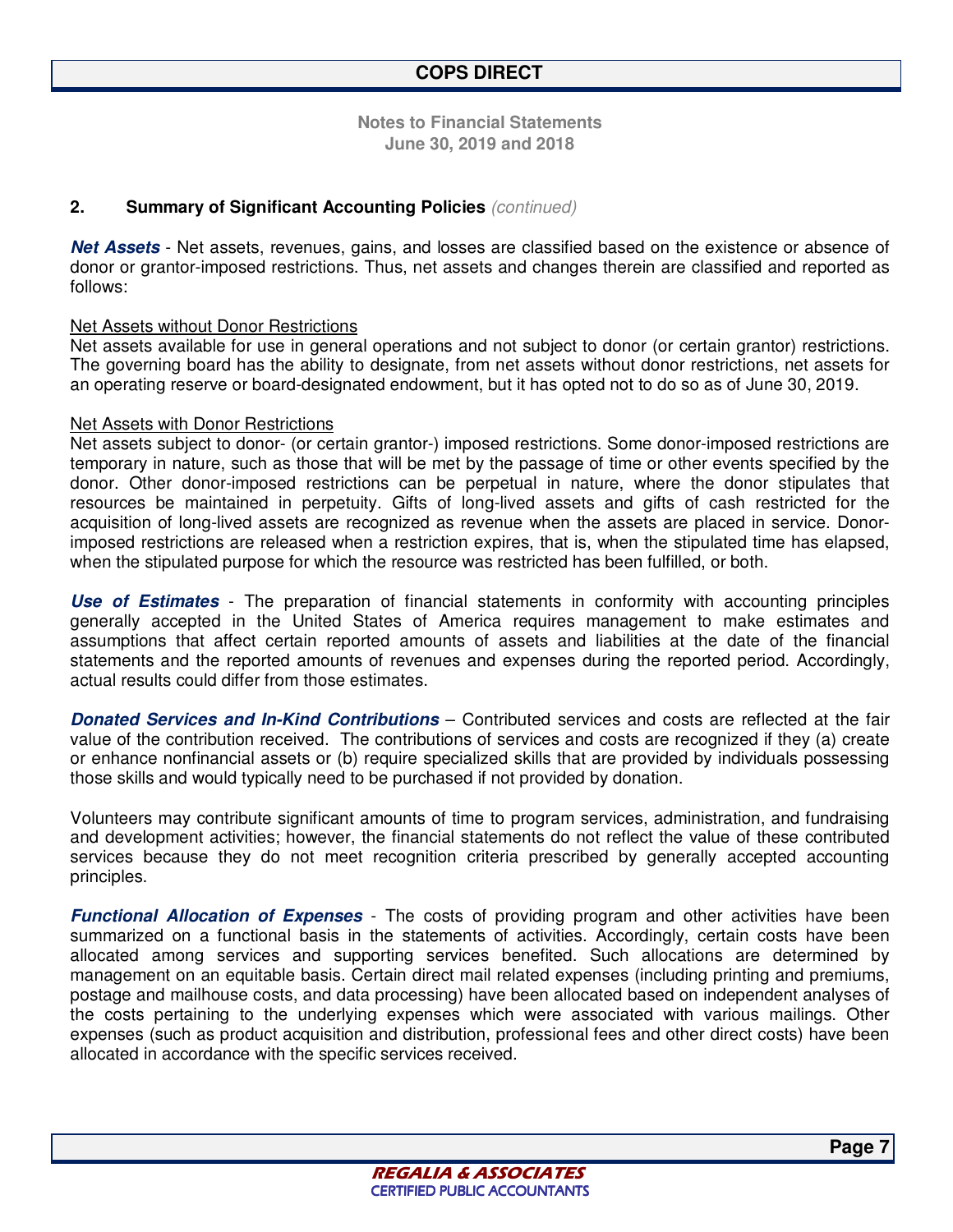#### **2. Summary of Significant Accounting Policies** *(continued)*

**Revenue and Revenue Recognition** - Contributions are recognized when cash, securities or other assets, an unconditional promise to give, or notification of a beneficial interest is received. If applicable, conditional promises to give are not recognized until the conditions on which they depend have been substantially met. When applicable, revenue earned under a contractual arrangement (an "exchange transaction") is recognized when earned and therefore measured as services are provided.

Contributions received are recorded as net assets without donor restrictions or net assets with donor restrictions, depending on the existence and/or nature of any donor-imposed restrictions. Contributions that are restricted by the donor are reported as an increase in net assets without donor restrictions if the restriction expires in the reporting period in which the contribution is recognized.

**Income Taxes** – Cops Direct is organized as a California nonprofit corporation and has been recognized by the IRS as exempt from federal income taxes under IRC Section 501(a) as organizations described in IRC Section 501(c)(3), qualify for the charitable contribution deduction under IRC Sections 170(b)(1)(A)(vi) and (viii), and has been determined not to be private foundations under IRC Sections 509(a)(1) and (3), respectively. Cops Direct is required to annually file a Return of Organization Exempt from Income Tax (Form 990) with the IRS. In addition, the entities are subject to income tax on net income that is derived from business activities that are unrelated to their exempt purpose. Cops Direct files an Exempt Organization Business Income Tax Return (Form 990-T) with the IRS to report its unrelated business taxable income, if applicable.

Cops Direct has received notification from the Internal Revenue Service and the State of California that it qualifies for tax-exempt status under Section 501(c)(3) of the Internal Revenue Code and Section 23701d of the California Revenue and Taxation Code. The exemptions are subject to periodic review by the federal and state taxing authorities and management is confident that Cops Direct continues to satisfy all federal and state statutes in order to qualify for continued tax exemption status.

**Recent and Relevant Accounting Pronouncements** – The following pronouncements became effective for fiscal years beginning subsequent to December 15, 2017:

In August 2016, the FASB issued *ASU 2016-14, Not-for-Profit Entities (Topic 958)* – *Presentation of Financial Statements of Not-for-Profit Entities*. The update addresses the complexity and understandability of net asset classification, deficiencies in information about liquidity and availability of resources, and the lack of consistency in the type of information provided about expenses and investment return. Cops Direct has adjusted the presentation of these statements accordingly.

In August 2014, the FASB issued *ASU 2014-15, Presentation of Financial Statements—Going Concern (Subtopic 205-40) Disclosure of Uncertainties about an Entity's Ability to Continue as a Going Concern*, which requires an organization's management to evaluate whether there are conditions and events, considered in the aggregate, that raise substantial doubt about an entity's ability to continue as a going concern within one year after the date that the financial statements are issued (or within one year after the date that the financial statements are available to be issued, when applicable). As of May 12, 2020 (the date of the Independent Auditors' Report), management has made this evaluation and has determined that Cops Direct has the ability to continue as a going concern.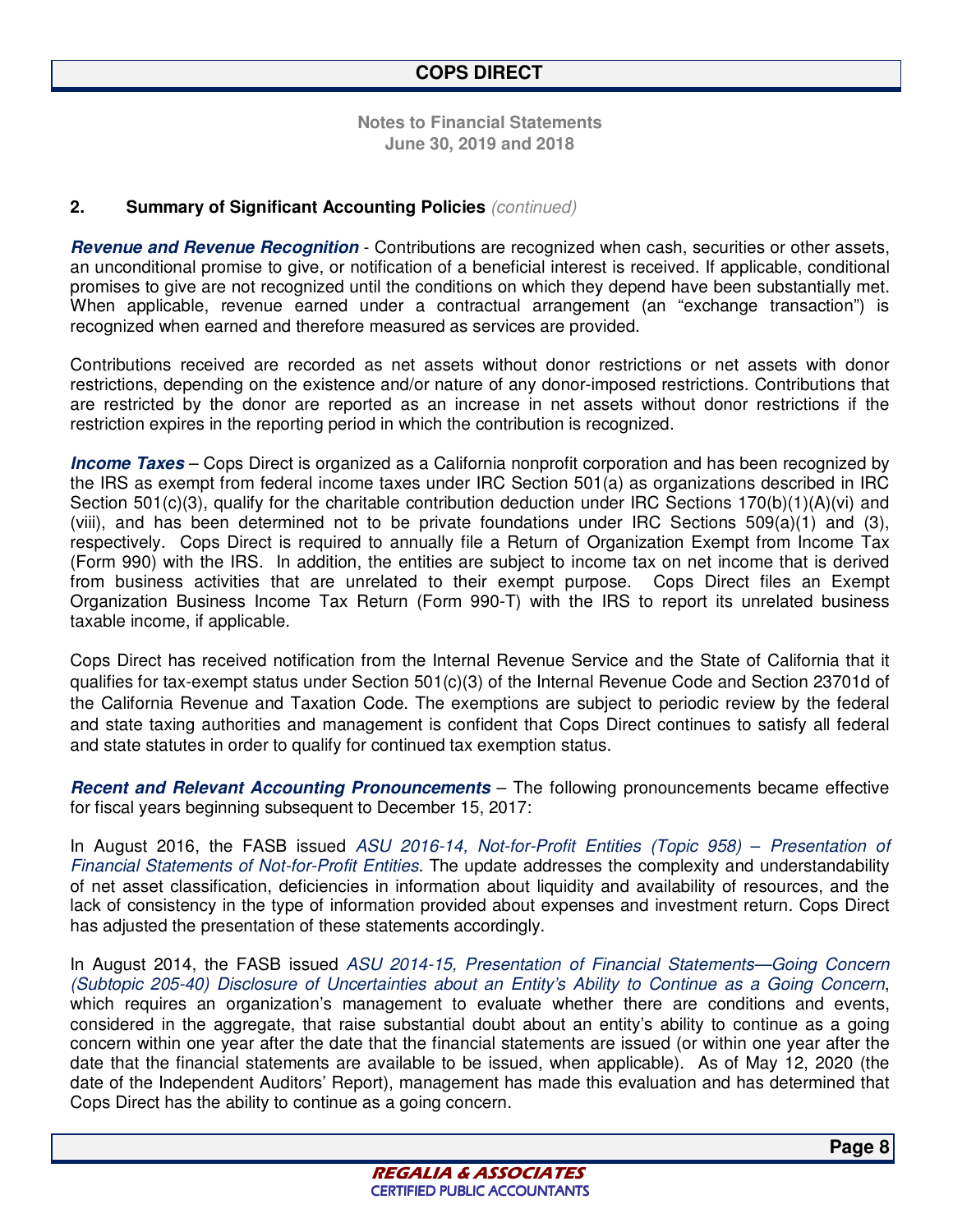#### **2. Summary of Significant Accounting Policies** *(continued)*

**Reclassifications** – Certain reclassifications of amounts previously reported have been made to the accompanying financial statements to maintain consistency between periods presented. The reclassifications had no impact on previously reported net assets.

#### **3. Cash and Cash Equivalents**

Cash and cash equivalents of \$92,951 and \$18,129 at June 30, 2019 and 2018, respectively, consist of funds in checking and money market accounts that have maturity dates of 90 days or less. At times, cash account balances may exceed federally insured limits. As a result, Cops Direct attempts to limit its credit risk associated with cash equivalents by utilizing financial institutions that are well capitalized and highly rated.

#### **4. Prepaid Expenses**

Prepaid expenses of \$57,772 at June 30, 2019 consist of amounts paid for certain direct mail campaigns that will occur in the subsequent fiscal year. There were no prepaid expenses at June 30, 2018.

#### **5. Occupancy and Related Parties**

Cops Direct receives pro-bono office premises in San Ramon, California under a month-to-month operating agreement with Troops Direct (a related entity). There was no rent expense for the years ended June 30, 2019 and 2018.

One of Cops Direct's board members is the founder and CEO of Tactical Medical Solutions, Inc. (TacMed), a vendor used by Cops Direct when purchasing items requested by law enforcement agencies. During the year ended June 30, 2019, Cops Direct remitted payments totaling \$31,814 to TacMed. There were no payments to TacMed during the year ended June 30, 2018.

#### **6. Marketing and Promotion**

Marketing and promotion costs are expensed as incurred. Marketing and promotion expenses amounted to \$7,700 and \$24,013 for the years ended June 30, 2019 and 2018, respectively, and are reflected on the statements of functional expenses.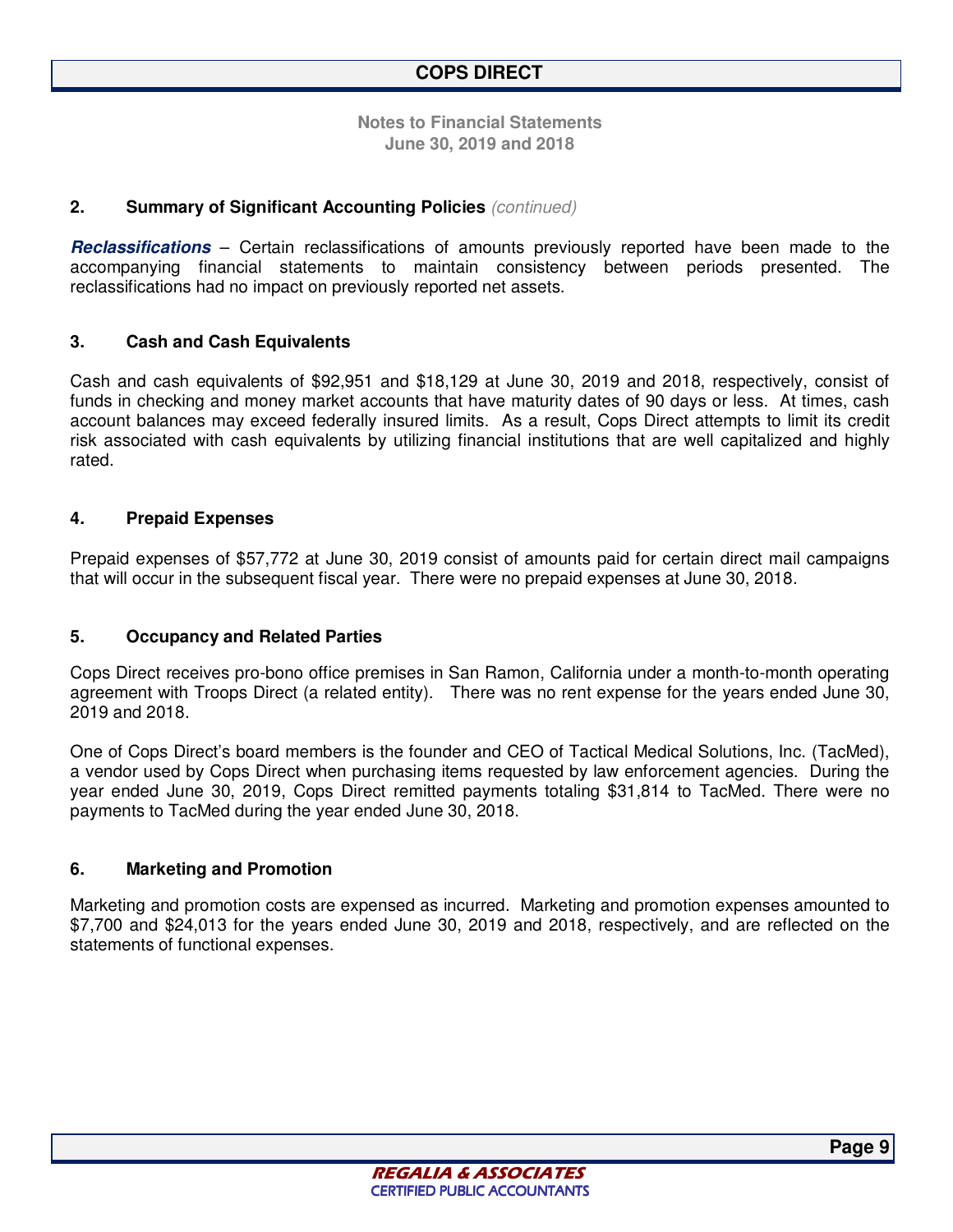#### **7. Liquidity**

Cops Direct regularly monitors liquidity required to meet its operating needs and other contractual commitments, while also striving to maximize the safeguarding of its available funds. Cops Direct's primary source of liquidity is its cash and cash equivalents. For purposes of analyzing resources available to meet general expenditures over a 12-month period, Cops Direct considers all expenditures related to its ongoing support of law enforcement agencies to be general expenditures.

In addition to the financial assets available to meet general expenditures over the next 12 months, Cops Direct operates with a balanced budget and anticipates collecting sufficient revenue to cover general expenditures not covered by donor-restricted resources. Refer to the statement of cash flows which identifies the sources and uses of Cops Direct's cash and shows positive cash generated by operations for the years ended June 30, 2019 and 2018.

Cops Direct's cash and cash equivalents of \$92,951 at June 30, 2019 is readily available within one year of the balance sheet date to meet general expenditures. As part of Cops Direct's liquidity management, it has a policy to structure its financial assets to be available as its general expenditures, liabilities, and other obligations become due.

#### **8. Allocation of Joint Costs**

Cops Direct follows the provisions of ASC 958.720 *Other Expenses of Not-for-Profit.* Under ASC 958.720, Cops Direct incurred allocable joint costs of \$934,125 and \$855,738 for the informational materials and activities that included direct mail fund-raising appeals during the years ended June 30, 2019 and 2018, respectively. Of those costs, \$515,117 and \$579,112 were allocated to program services (for a call to action), \$56,327 and \$13,727 were allocated to general and administrative, and \$362,681 and \$262,989 were allocated to fundraising expenses during the years ended June 30, 2019 and 2018, respectively. These allocations were based on independent analyses of the costs pertaining to the underlying expenses which were associated with various mailings.

#### **9. Commitments and Contingencies**

In the normal course of business there are outstanding various commitments and contingent liabilities, such as commitments to enter into contracts and future projects, which are not reflected in the financial statements. Such commitments and contingencies also include risks associated with various economic and operating factors, which include (a) Grant restrictions and donor conditions which obligate Cops Direct to fulfill certain requirements as set forth in grant instruments, (b) Funding levels which vary based on factors beyond Cops Direct's control, such as generosity of donors and general economic conditions, (c) Employment and service agreements with key management and operating personnel, and (d) Financial risks associated with funds on deposit at bank accounts. Management believes that such commitments, contingencies and risks will not have a material adverse effect on the financial statements.